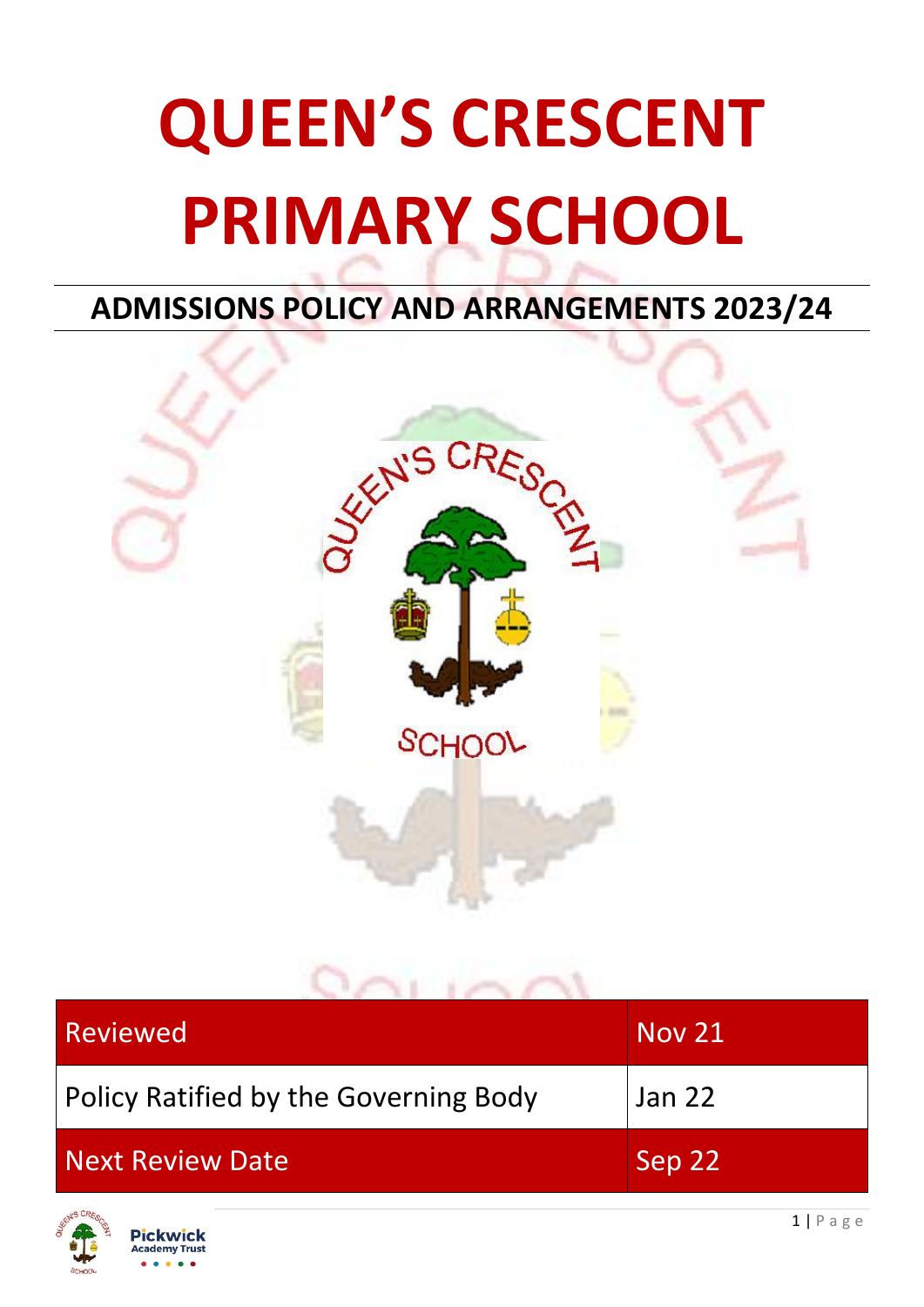## **QUEEN'S CRESCENT PRIMARY SCHOOL**

### **ADMISSIONS POLICY**

#### **Aim of the Policy**

The aim of this policy is to make admissions to Queen's Crescent School clear to parents of prospective pupils.

#### **Application Process**

Queen's Crescent School abides by Wiltshire's Admission Policy. All applications for the academic year September 2023 to August 2024 need to be made to Wiltshire Local Authority either online via the Common Application Form (CAF) which is found at [www.wiltshire.gov.uk](http://www.wiltshire.gov.uk/) or via a paper copy of the form available from the Wiltshire Admissions team or Queen's Crescent School.

A parent's guide to applying for a primary school place in Wiltshire 2023/2024 will be available on the Wiltshire Council website.

The designated area for Queen's Crescent School is defined in the map attached (Appendix 1).

#### **Admission in to FS2 – Reception Entry 2020**

The Admission Policy for FS2 will be as follows:

• Children born between  $1^{st}$  September 2018 to the  $31^{st}$  August 2019 will be admitted full time from September 2023. This will include an initial induction programme, which builds up to the children being in school full time.

Parents of children who live within the designated or out of area need to formally apply for a place by submitting an LA admission form or applying online at [www.wiltshire.gov.uk,](http://www.wiltshire.gov.uk/) by the date declared. For September 2023 admissions this is the **15th January 2023**. These applications will be considered in the first round of admissions.

Parents who submit forms after this deadline, whether they are in the designated area or not, will be given consideration only after the first round of admissions has been considered.

There are 60 places offered in the admission year. Places will be offered based on the criteria set out in this policy.

Parents of prospective pupils are invited to visit the school on our Open Days or have an individual appointment, where a member of the Senior Leadership Team will show them around. Please contact the school office to arrange an appointment.

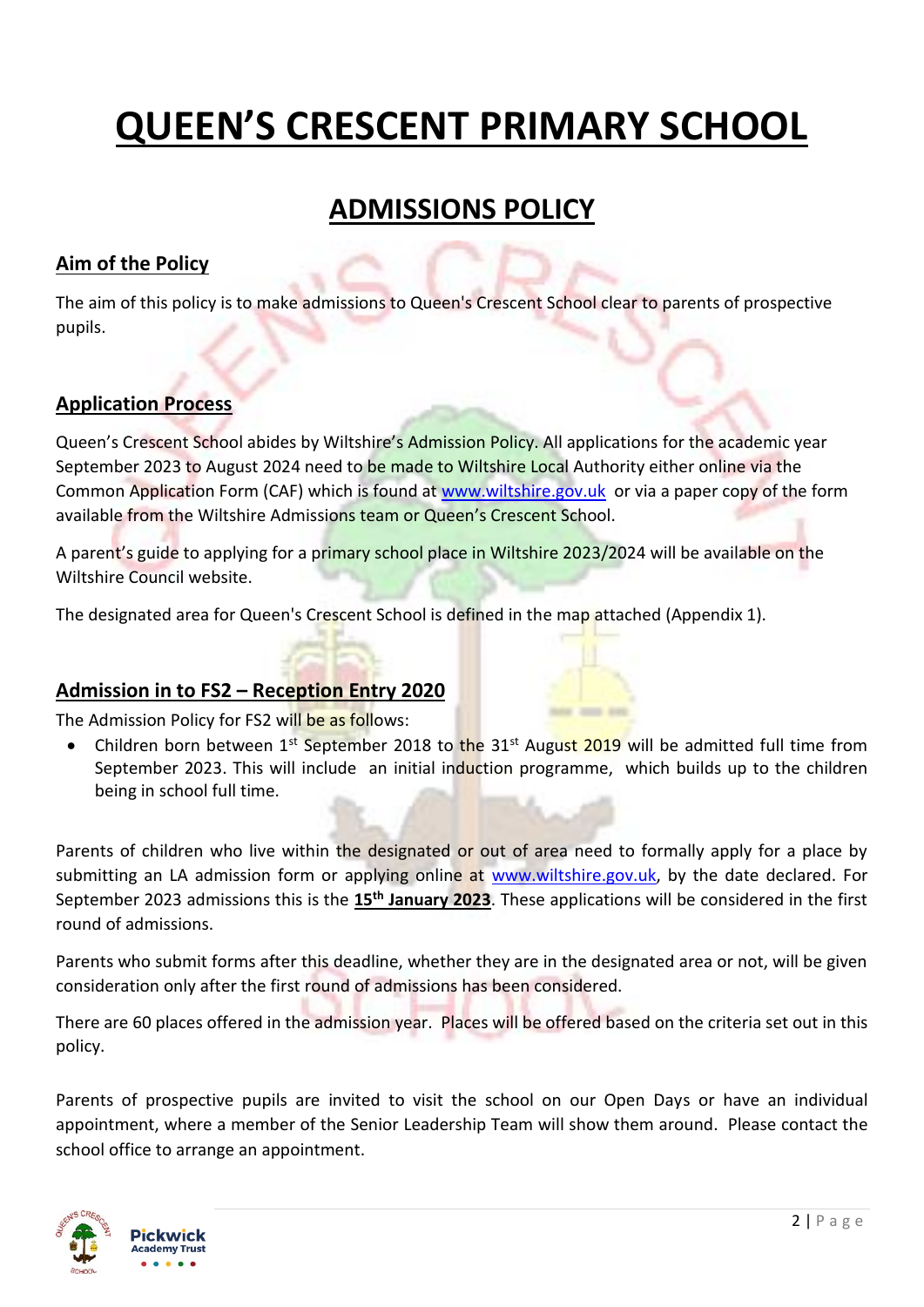If you are unsure whether you live in our area, please contact the school and we will confirm whether you are in or out of our area.

#### **Children with Special Education Needs (SEN) or Education, Health and Care (EHC) Plan**

All children whose statement of special education need or Education, Health Care Plan names Queen's Crescent School must be admitted. Where the school is named in a child's Education Health Care Plan (EHCP) the governing body has an obligation to admit that child.

#### **Allocation of Places**

If we receive more applications than we have spaces available then application will be prioritised using the following criteria:

#### **a. Looked after children/ Previously Looked after children**

The definition of Looked After Children - a 'looked after child' or a child who was previously looked after but immediately after being looked after became subject to an adoption, child arrangements, or special guardianship order. A looked after child is a child who is (a) in the care of a local authority, or (b) being provided with accommodation by a local authority in the exercise of their social services functions (see the definition in section 22 (1) of the Children Act 1989).

#### **b. Vulnerable Children**

Children from families registered with the National Asylum Support Service; Children or families with a serious medical, physical or psychological condition where written evidence is provided at the time of application from a senior clinical medical officer, general practitioner or specialist showing that it would be detrimental to the child or family not to admit to the preferred school.

For the purpose of the above criteria the word 'families' is determined as living at the same address at the time of the application and also living at the same address on a permanent basis. Proof will be required and must be submitted by the deadline date.

#### **c. Designated area siblings and shared area siblings**

A sibling refers to brother or sister, half brother or sister, who shares one natural parent, legally adopted or fostered brother or sister, step brother or sister, or the child of the parent/carer's partner, and in every case, who is living in the same family unit at the same address.

A child is considered under this criterion if a sibling is attending the school as at the deadline date and will continue to attend the school at the time of entry, and where the child lives within the designated area or shared area at the same address as the sibling. Step, half and foster siblings are included in this category.

#### **d. Out-of-area siblings**

A child is considered under this criterion if a sibling is attending the school at the deadline date and will continue to attend the school at the time of entry, and where the child lives at the same address as the sibling. Step, half and foster siblings are included in this category.

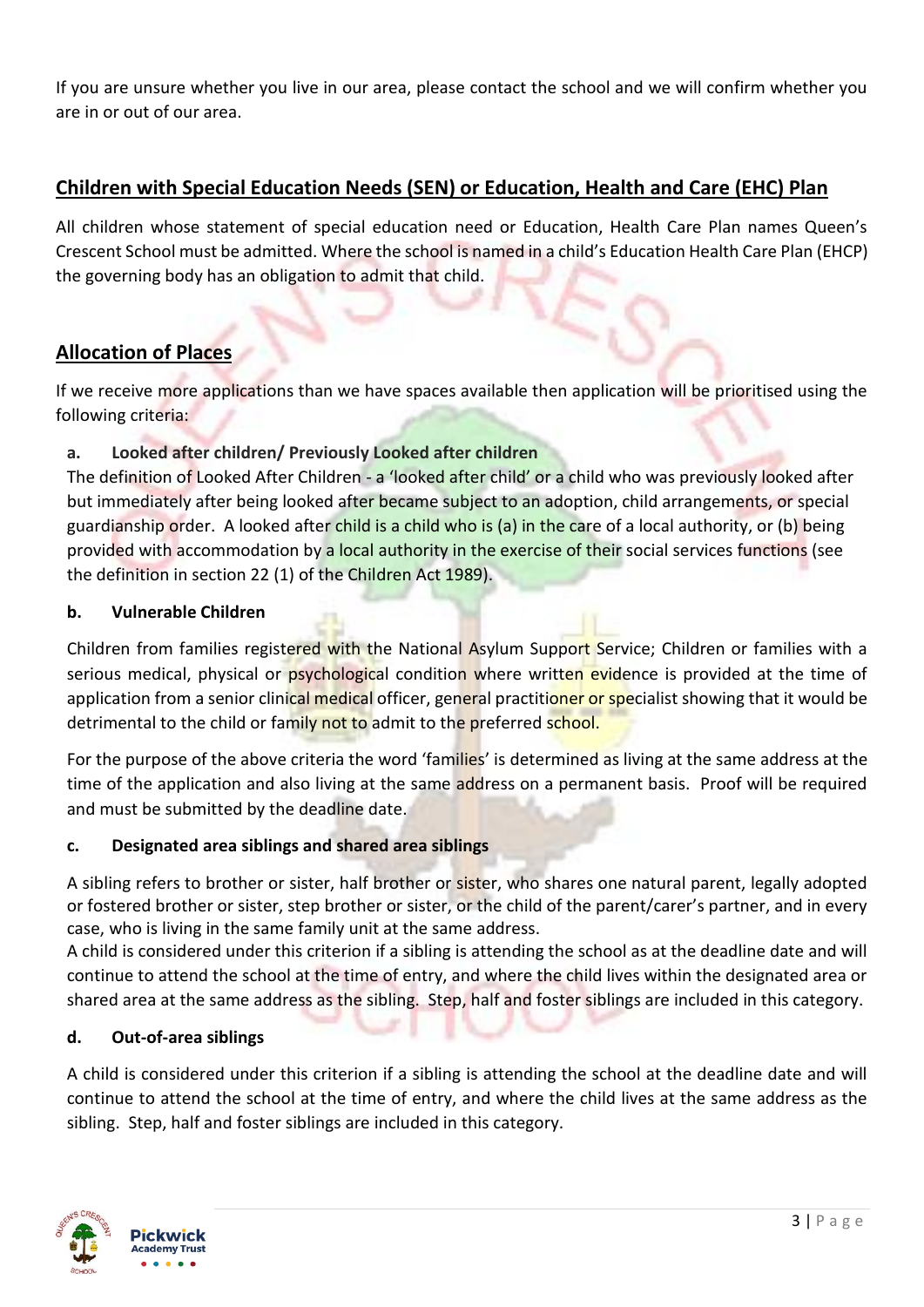#### **e. Other children for the designated area or shared area**

Children resident within the designated area or shared area who do not qualify under one of the criteria above.

#### **f. Other Children**

Children to whom none of the above criteria apply.

#### **Tie Break**

If the school is oversubscribed within any category above, the straight-line distance from the child's home address to the school will be used as the determining factor. Distances will be measured according to the Ordnance Survey eastings and northings for the child's home address and the school. Those living closer to the school will be given priority.

If two or more children with the same priority for admission live an indistinguishable distance from the preferred school, but cannot all be admitted, then the available places will be decided by means of casting lots (random allocation). The Local Authority will administer this.

#### **Waiting List**

Waiting lists will not be fixed following the offer of places; they are subject to change. This means that a child's waiting list position during the year could go up or down. Any applicants to whom it is not possible to offer a place **MUST REQUEST** to be added to the school's waiting list as this is not automatic. A waiting list will remain in place until the end of the academic year. A new application must be submitted to the Local Authority for the following academic year in the event that a place is not offered.

#### **Reception entry**

- a) Children are entitled to a full time place in the September following their fourth birthday.
- b) Parents can defer the date their child is admitted to school until later in the school year but not beyond the point at which they reach compulsory school age or, for children born between 1 April and 31 August, not beyond the beginning of the final term of the school year for which the offer was made; and
- c) Where parents wish, children may attend part-time until later in the school year but not beyond the point at which they reach compulsory school age.

#### **Induction Arrangements for FS2 children - Reception Entry 2023.**

- All children are invited to 3 sessions in Term 6 (June/July)
- The sessions will be in the afternoon
- Parents would be invited for the first session for their child.
- 2nd and 3rd sessions children would stay on their own

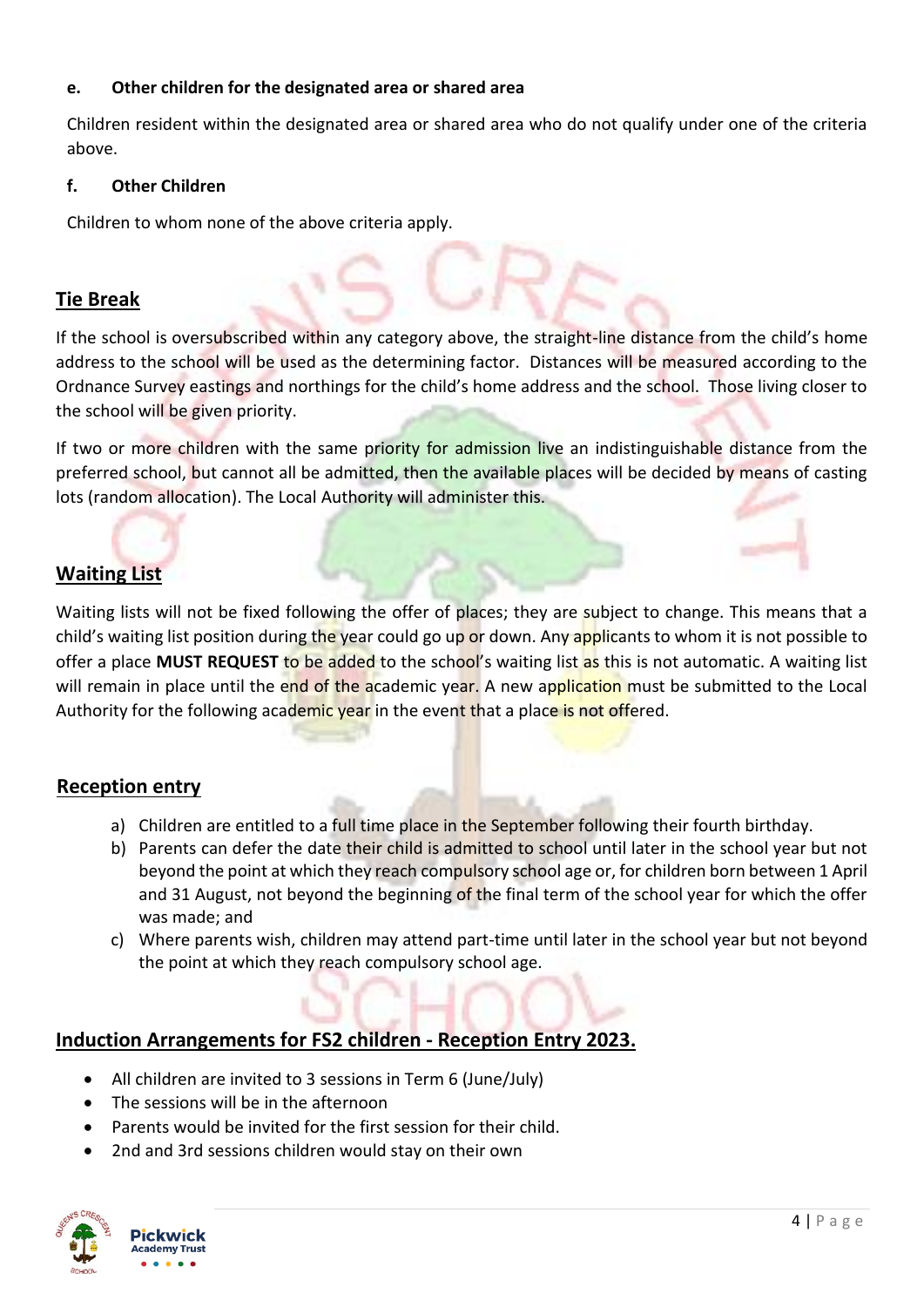#### **In September**

 The children will attend some morning/afternoon sessions at various times depending on which group they are in. (The group the child is in will be made clear at the first parent induction meeting). They will then stay to get used to the lunch time routine, and following this they will then be in school full time. This induction will be completed over the first three weeks.

#### Meetings for FS2 parents

Parents of FS2 children are invited to a meeting during the Term 6 before the children start school. During this meeting questions can be asked and information can be passed on regarding class routines, dinner arrangements and uniform. We always welcome any parents asking questions if there is any aspect of their child starting school that they are unsure of.

\*Induction arrangements may need to be altered depending on the threat of COVID-19 in the summer term 2023

#### **Admissions of children outside their normal age group**

All applications for children requesting admission outside their normal age group will be processed as outlined in Wiltshire Council's Co-ordinated Admissions Scheme, which has been drafted in line with the School Admissions Code.

#### **In year transfer application**

The admission of these children is based on the LA's admissions guidelines. Parents need to apply for a place by completing the LA application form for an in year Primary School Transfer. They then, in consultation with the school, make a decision as to whether a place can be offered dependent on whether the numbers in the year group/class allow for a space to be available.

#### **Fair Access Protocol**

All Wiltshire Schools will act in accordance with the Fair Access Protocol which has been adopted to give access to educational provisions for hard to place children.

If the governing body of any school refuse admission to a child with challenging behaviour where there are places available (outside the normal intake round) the case must be referred to the LA for consideration under the In-Year Fair Access Protocol.

The protocol does not apply to a Child in Care (Looked after Child, a Previously Looked after Child) or a child with a Statement of Special Educational Needs or Education Health and Care Plan (EHCP) as these children must be admitted.

Further information on the In Year Fair Access Protocol including further criterions for referral, and a copy of the protocol, can be viewed at [www.wiltshire.gov.uk.](http://www.wiltshire.gov.uk/)

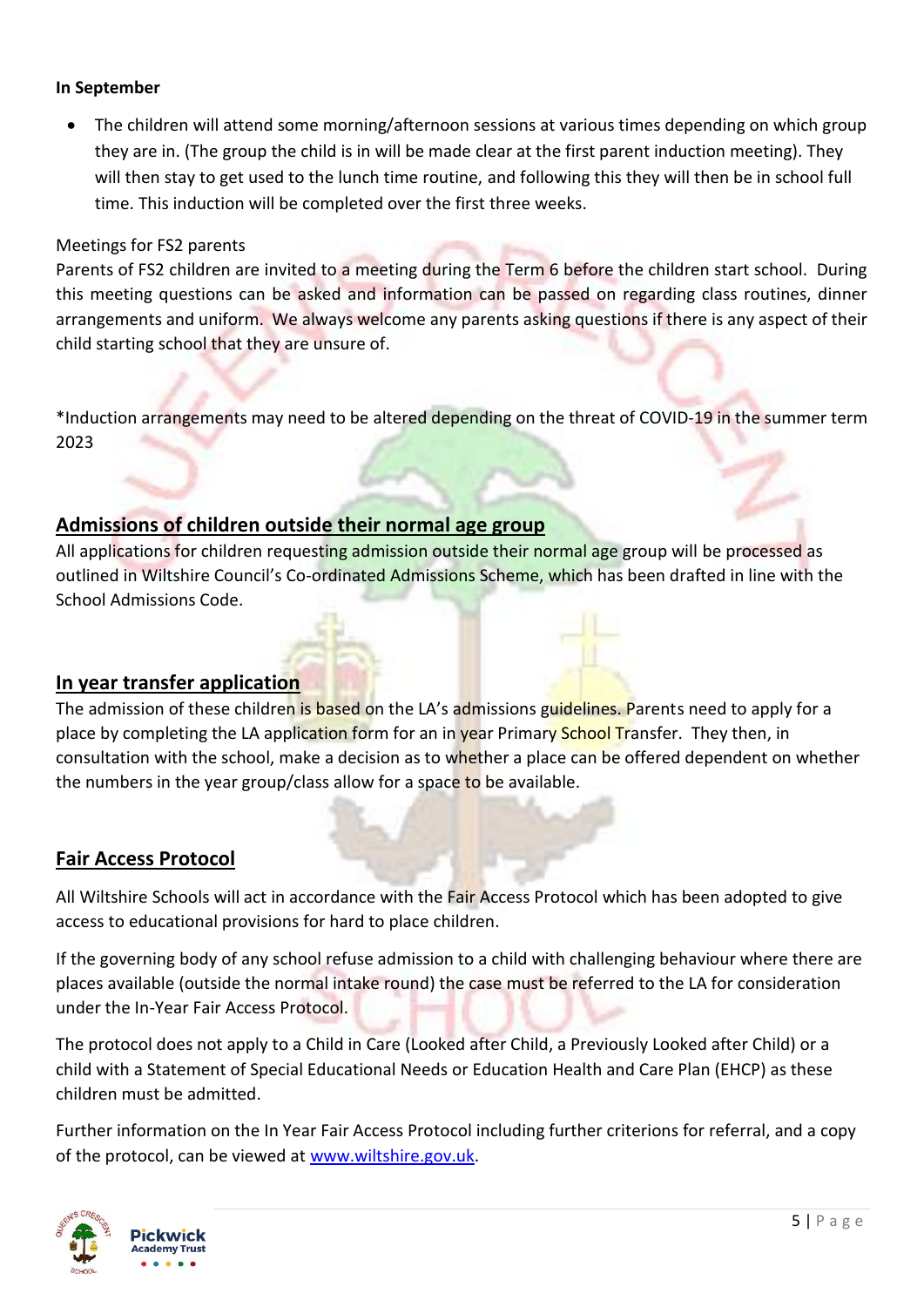#### **Appeal procedures**

Parents may appeal against the refusal of a place at Queen's Crescent School. Appeal arrangements are set out under the admissions procedures and information about them can be obtained through the LA admission team at County Hall.

This Policy was approved by the Full Governing Body at its meeting held on .

Signed …………………………………… Dated…… Mr J Essam Head of School

Signed ……………………………… Dated …………………………………………. Mr D Linde Chair of Governors